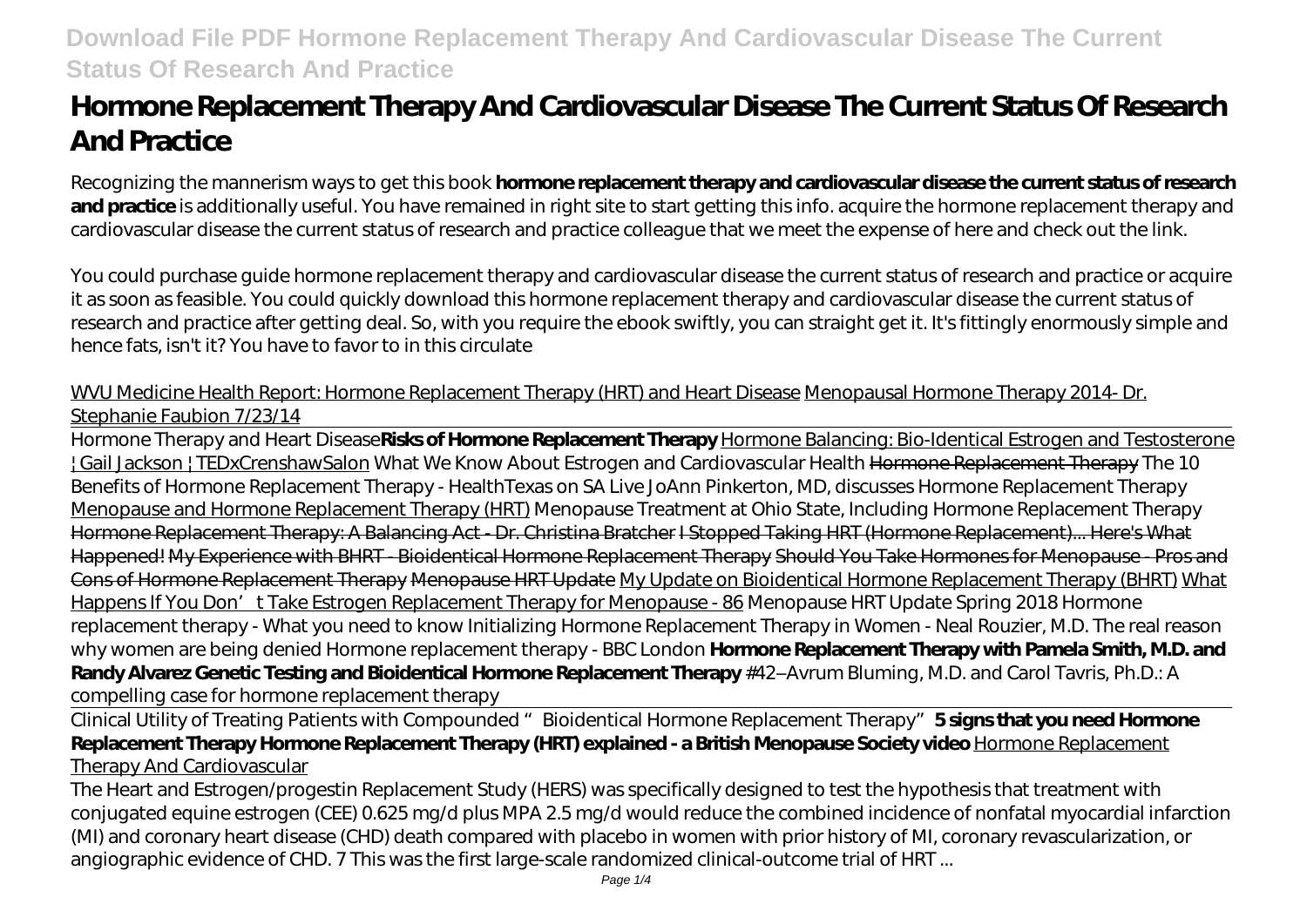# **Download File PDF Hormone Replacement Therapy And Cardiovascular Disease The Current Status Of Research And Practice**

#### Hormone Replacement Therapy and Cardiovascular Disease ...

Controversy still rages about whether hormone replacement therapy (HRT) confers cardiovascular benefit or harm. There is a wealth of biological evidence that estrogen has a beneficial effect, supporting a large body of epidemiological evidence demonstrating reduction in coronary events with HRT. A large randomized placebo-controlled clinical trial of preventive strategies for coronary heart disease (CHD) in postmenopausal women, the Women's Health Initiative (WHI), included HRT arms.

#### Hormone replacement therapy and cardiovascular disease ...

Hormone replacement therapy was also thought to reduce the risk of heart disease. However, hormone replacement therapy — or menopause hormone therapy, as it's now called — has had mixed results. Many of the hoped-for benefits failed to materialize for large numbers of women.

#### Menopause hormone therapy and your heart - Mayo Clinic

This led to interest in the potential cardiovascular benefit from postmenopausal estrogen replacement therapy. Animal studies of hormone replacement In animal studies, estrogens exert vasodilator (29), anti-inflammatory (30), and antiatherosclerotic (31) properties, as well as favorably affecting lipid profiles.

#### Hormone Replacement Therapy and the Cardiovascular System ...

Several randomized clinical trials of hormone replacement therapy (HRT) in women with and without coronary artery disease have found no benefit of HRT in decreasing cardiovascular events.

# Hormone replacement therapy and secondary cardiovascular ...

Introduction. Hormone replacement therapy for postmenopausal women has been subject to much discussion and speculation since the 1960s. Before 2002 the effects of hormone replacement therapy were believed to be beneficial, owing to a reduction in risk of cardiovascular disease, osteoporosis, and colon cancer.1 The negative side effects—an increased risk of breast cancer and thromboembolic ...

#### Effect of hormone replacement therapy on cardiovascular ...

Effects of Hormone Replacement Therapy on Cardiovascular Risk and Body Composition Parameters The safety and scientific validity of this study is the responsibility of the study sponsor and investigators. Listing a study does not mean it has been evaluated by the U.S. Federal Government.

# Effects of Hormone Replacement Therapy on Cardiovascular ...

(1)Veterans' Affairs Palo Alto, Palo Alto, CA, USA. kanaka.shetty@aya,yale.edu BACKGROUND: Hormone replacement therapy (HRT) was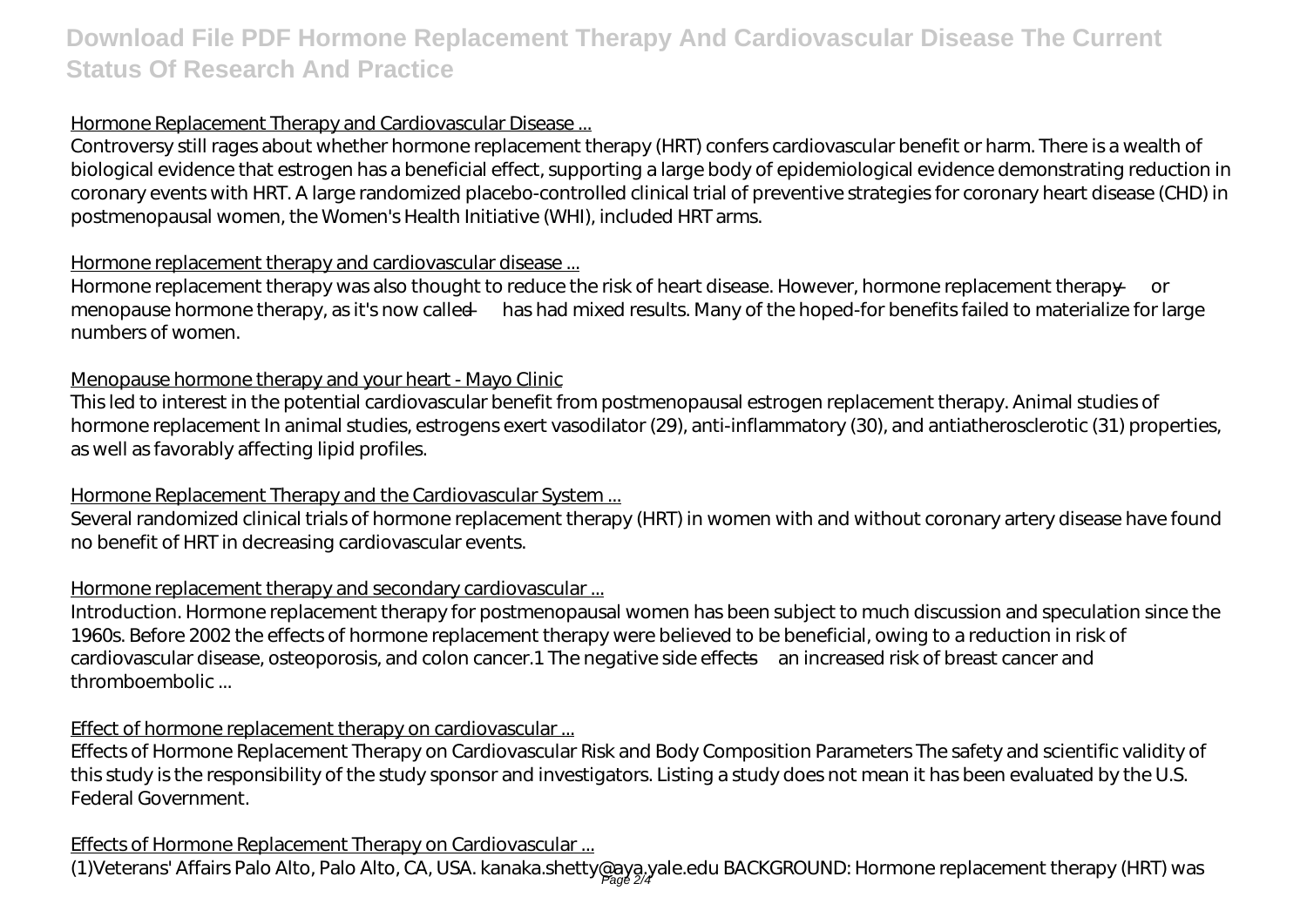# **Download File PDF Hormone Replacement Therapy And Cardiovascular Disease The Current Status Of Research And Practice**

widely used among postmenopausal women until 2002 because observational studies suggested that HRT reduced cardiovascular risk. The Women's Health Initiative randomized trial

### Hormone replacement therapy and cardiovascular health in ...

Menopause is a normal stage of life for women. Hormone replacement therapy with estrogen or estrogen-progesterone combination is used to relieve menopausal symptoms such as hot-flashes and night sweats. However, the effects on hormone replacement on cardiovascular disease remain controversial. What we know so far:

### Menopause Hormone Therapy and Cardiovascular Disease ...

When deciding whether to have hormone replacement therapy (HRT), it's important to understand the risks. It's also important to consider HRT as only 1 of a range of options to improve menopausal and postmenopausal health and wellbeing. ... Heart disease and strokes.

# Hormone replacement therapy (HRT) - Risks - NHS

Hormone replacement therapy was standard treatment to relieve hot flashes, vaginal dryness, insomnia and other menopausal symptoms. Estrogen and the cardiovascular system Scientists are still learning about the actions of estrogen in the body.

# Estrogen & The Heart: Risks, Benefits & Side Effects

Risks associated with hormone replacement therapy The principal risks of HRT are thromboembolic disease (venous thromboembolism (VTE) and pulmonary embolism), stroke, breast and endometrial cancer, and gallbladder disease. Large studies, including the WHI and the Million Women Study (MWS), raised concerns and controversy over the use of HRT.

# Hormone Replacement Therapy (Risks and Benefits). HRT...

The guideline recommended that HRT does not increase cardiovascular disease risk when started in women aged under 60 years and does not affect the risk of dying from cardiovascular disease. The new evidence showed inconsistent effects on other cardiovascular outcomes and cardiovascular mortality.

# Long-term benefits and risks of hormone replacement...

Hormone replacement therapy (HRT) has a profound impact on the cardiovascular system in postmenopausal women, achieved through its effects on metabolic risk factors for coronary heart disease (CHD) and on arterial function. Observational studies have consistently shown an association between postmenopausal HRT use and a reduced incidence of CHD.

# Establishing the risk related to hormone replacement ...

A study presented at the American College of Cardiology's 66th Scientific Session in 2017 found that hormone replacement therapy can be beneficial from a cardiovascular standpoint when combined with proper screening and follow-up. It′s also important to lead a healthy